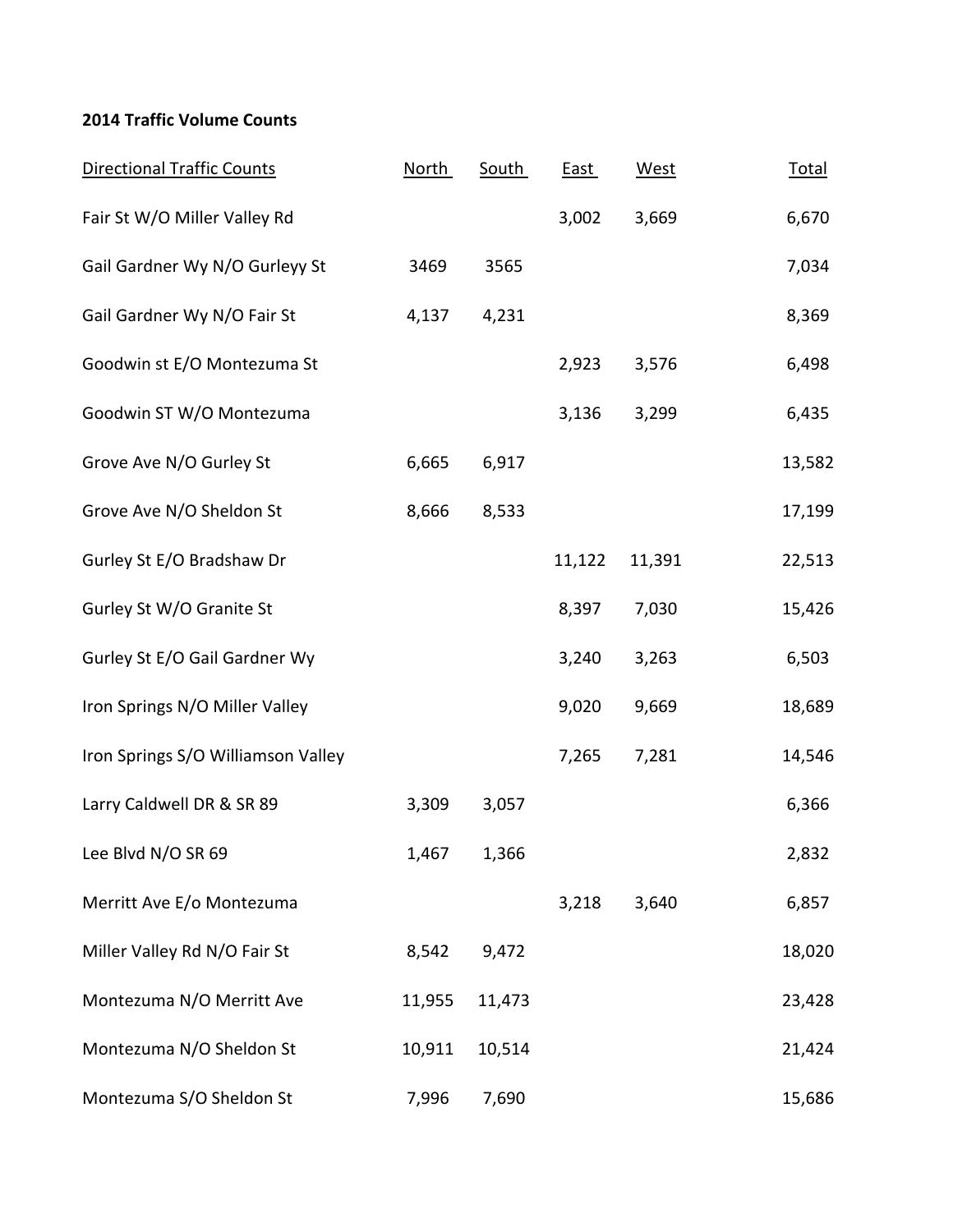| Montezuma S/O Gurley St             | 5,844  | 5,259  |        |               | 11,103 |
|-------------------------------------|--------|--------|--------|---------------|--------|
| Pioneer Prkwy E/O Williamson Valley |        |        | 3,267  | 3,275         | 6,541  |
| Prescott Lakes Prkwy N/O SR 69      | 6,574  | 6,302  |        |               | 12,875 |
| Prescott Lakes Prkwy E/O SR 69      |        |        | 8,023  | 7,114         | 15,136 |
| Prescott Lakes Prkwy W/O SR 69      |        |        | 3,954  | 3,502         | 7,456  |
| Rosser St E/O Willow Creek          |        |        | 2,908  | 2,978         | 5,886  |
| Rosser St W/O SR 89                 |        |        | 2,377  | 2,305         | 4,682  |
| SR 89 S/O Prescott Lakes Prkwy      | 7,585  | 6,580  |        |               | 14,164 |
| SR 89 S/O Willow Lake Rd            | 8,284  | 8,061  |        |               | 16,295 |
| SR 89 S/O Pioneer Prkwy             | 7,506  | 7,104  |        |               | 14,610 |
| Sheldon ST W/O Marina st            |        |        | 10,206 | 9,872         | 20,078 |
| Sheldon St W/O Rush St              |        |        | 12,804 | 12,847        | 25,661 |
| Sheldon St E/O Grove Ave            |        |        | 2,920  | 3,663         | 6,583  |
| Whipple St E/O Miller Valley        |        |        | 10,570 | 11,911        | 22,481 |
| Whipple ST W/O Ruth St              |        |        |        | 11,472 11,912 | 23,383 |
| White Spar Rd S/O Haisley Rd        | 1,531  | 1,915  |        |               | 3,446  |
| White Spar Rd S/O Copper Basin Rd   | 3,755  | 3,866  |        |               | 7,621  |
| Willow Creek N/O Whipple St         |        |        | 9,738  | 10,866        | 20,603 |
| Willow Creek S/O Green Ln           | 12,392 | 12,453 |        |               | 24,845 |
| Willow Creek N/O Green Ln           | 12,612 | 12,743 |        |               | 25,355 |
| Willow Creek N/O Smoke Tree Ln      | 12,531 | 12,581 |        |               | 25,093 |
| Willow Creek N/O Willow Lake Rd     | 12,474 | 13,462 |        |               | 25,935 |